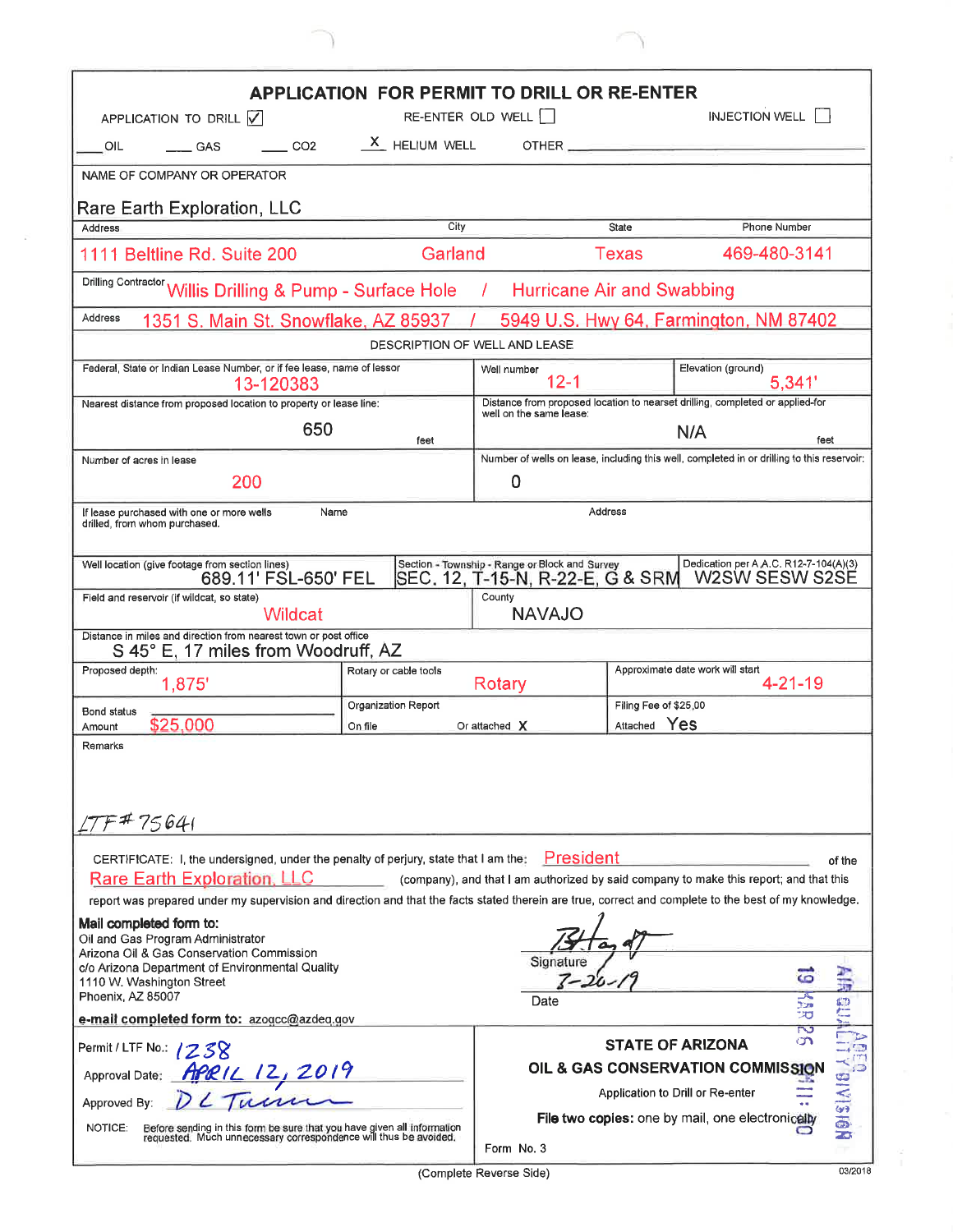- 1. Operator shall outline on the plat the acreage dedicated to the well in compliance with A.A.C. R12-7-107.
- 2. A registered surveyor shall show on the plat the location of the well and certify this information in the space provided.
- 3. ALL DI8TANCE8 SHOWN ON THE PLAT MUST BE FROM THE OUTER BOUNDARIES OF THE SECTION.
- 4. Is the operator the only owner in the dedicated acreage outlined on the plat below ? YES  $\frac{X}{X}$  NO \_\_\_\_
- 5. If the answer to question four is · no, have the interests of all owners been consolidated by communitization agreement or otherwise? YES \_\_\_\_\_\_\_\_ NO \_\_\_\_\_\_\_\_\_ If answer is yes, give type of consolidation \_
- 6. If the answer to question four is no, list all the owners and their respective interests below:

| Owner                          |                                                                     |                                                                                        | <b>Land Description</b> |                                                                                                                                                |                                                                                                                                                                                                                                                                                                                                                                                                                                                                                              |
|--------------------------------|---------------------------------------------------------------------|----------------------------------------------------------------------------------------|-------------------------|------------------------------------------------------------------------------------------------------------------------------------------------|----------------------------------------------------------------------------------------------------------------------------------------------------------------------------------------------------------------------------------------------------------------------------------------------------------------------------------------------------------------------------------------------------------------------------------------------------------------------------------------------|
|                                | Range 22 East, Gila & Salt River Meridian<br>Navajo County, Arizona | Section 12, Township 15 North<br>Rare Earth 12-1<br>Lat 34.707260N<br>Long 109.961436W | -<br>50<br><b>SO</b>    | (calc)<br>99<br>$\bullet$<br>56.<br>ω<br>ທ<br>M H<br>$\mathbf{\Omega}$<br>$\mathbf{\Omega}$<br>$\infty$<br>A<br>N <sub>01</sub> d<br>Ж<br>650' | <b>CERTIFICATION</b><br>I hereby certify that the information above<br>is true and complete to the best of my<br>knowledge and belief.<br>Name Brad Haycraft<br>Position President<br>Company<br>Rare Earth Exploration, LLC<br>Date<br>3/20/19<br>I hereby certify that the well location shown<br>on the plat was plotted from field notes of<br>actual surveys made by me or under my<br>supervision, and that the same is true and<br>correct to the best of my knowledge and<br>belief. |
| Expires $9/30/19$              |                                                                     | Elev 5358.7                                                                            | 11<br>G                 |                                                                                                                                                | Date Surveyed<br>1/24/2019<br>Registered Land Surveyor                                                                                                                                                                                                                                                                                                                                                                                                                                       |
|                                | S88d 31'43"W                                                        | 5343.33'                                                                               | 68                      | SE Cor<br>$Sec$ 12<br>TITL                                                                                                                     | Ronald D Scorse                                                                                                                                                                                                                                                                                                                                                                                                                                                                              |
| 330<br>660<br>0<br>990<br>1320 | 1650 1980 2310<br>2640                                              | 2000                                                                                   | 1500<br>1000            | 500<br>n                                                                                                                                       | Certificate No.<br>RLS # 32795                                                                                                                                                                                                                                                                                                                                                                                                                                                               |

| Size of Casing | Weight             | Grade & Type | Top                 | <b>Bottom</b> | <b>Cementing Depths</b> | Sacks Cement | Type      |
|----------------|--------------------|--------------|---------------------|---------------|-------------------------|--------------|-----------|
| $-11$          | 23 <sub>lb</sub>   | 155          | GL                  | 600           | $GL-545'$               | $95$ sx      | Prem Lite |
| 4.5"           | 11.6 <sub>lb</sub> | 155          | $\operatorname{GL}$ | 1,875'        | $545' - 1,875'$         | 81 sx        | Prem Lite |